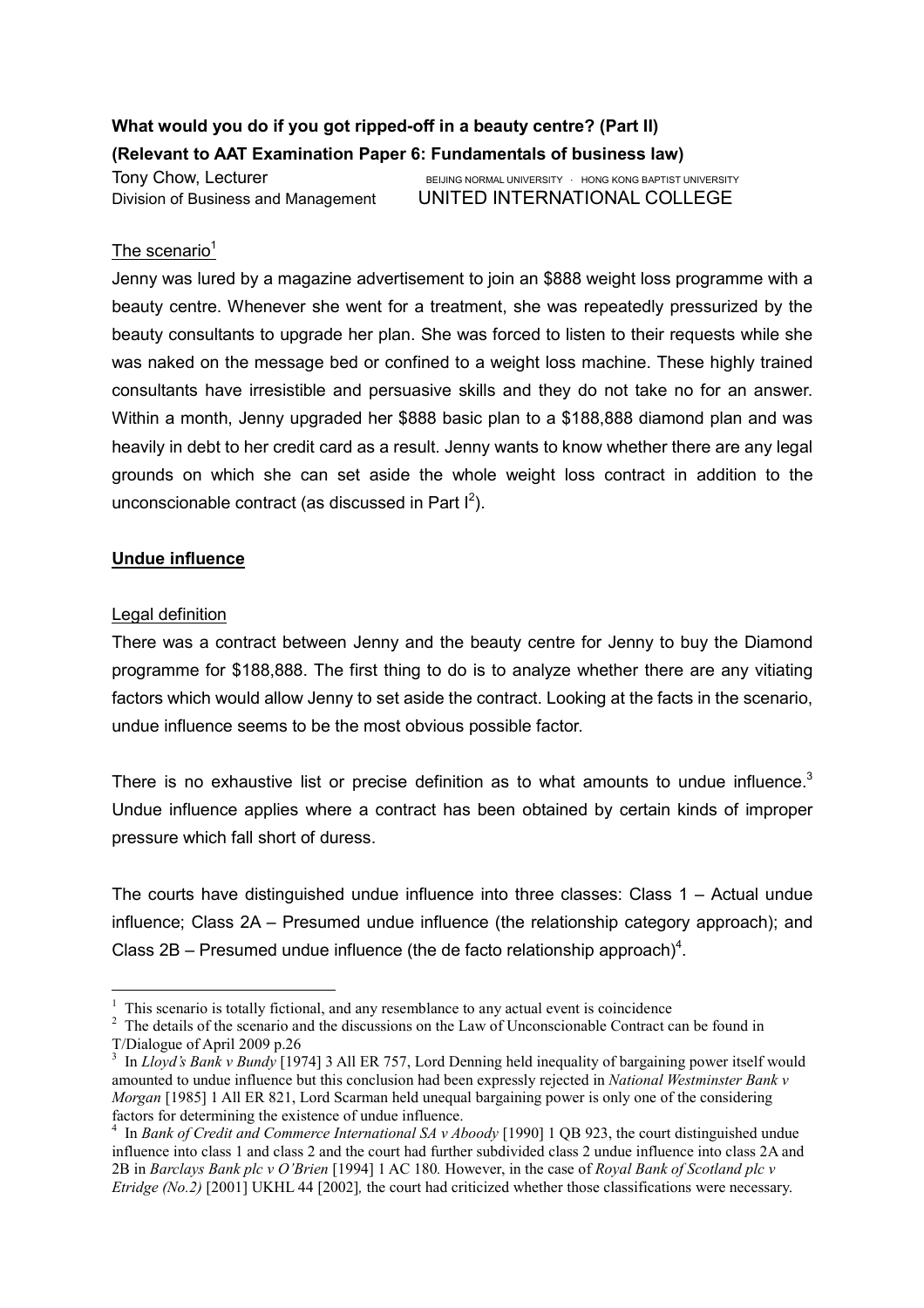## Class 1 – Actual undue influence

Actual undue influence is described as dominance preventing the exercise of free will. It is necessary for the victim to prove affirmatively the wrongdoer had actually exerted undue influence on her to enter into the contract. $5$ 

In our case, Jenny was confined on a message bed and bombarded by repeated requests and repetitive persuasions by a crowd of beauty consultants. This conduct may amount to "dominance" considering the home advantage of the salespeople, and their knowledge of the products being sold. When they refused to take "no" as an answer and it amounted to "prevent exercise free will".

However, if Jenny really brought the matter to the court, the beauty centre would definitely deny those facts. Without an independent witness at the scene, I cannot evaluate the chance of success in proving her claim of actual undue influence.

## Class 2 –Presumed undue influence

To succeed in a Class 2A or Class 2B claim, there must be a fiduciary relationship between the beauty centre and Jenny and the beauty centre must either exercised actual dominance $<sup>6</sup>$ </sup> or abuse of a relationship<sup>7</sup> and the transaction must be manifestly disadvantageous to her<sup>8</sup>.

# Class 2A – Presumed undue influence

For Class 2A to succeed, Jenny has to show that there was a relationship of trust and confidence between her and the beauty centre within the "special relationship category"<sup>9</sup> such as a doctor (known as the dominant party) and a patient<sup>10</sup> (known as the subservient party). If such special relationship existed, then the exertion of undue influence is automatically presumed. The beauty centre has the burden to submit evidence to rebut such a presumption.

However, I do not think a connection between the beauty consultants and a customer would

 $\overline{a}$ 

<sup>5</sup> Williams v Bailey (1866) LR 1 HL 200

<sup>6</sup> Williams v Bailey (1866) LR 1 HL 200

<sup>7</sup> Goldsworthy v Brickell [1987] Ch 378

 $8$  According to National Westminster Bank v Morgan [1985] 1 All ER 821 and Bank of Credit and Commerce International SA v Aboody [1990] 1 QB 923, the court required the transaction must be "manifest disadvantage" to the claimant. This requirement was rejected by Lord Browne-Wilkinson in CIBC Mortgages plc v Pitt [1994] 1 AC 200 but the "manifest disadvantage" requirement apparently reaffirmed in the case of Barclays Bank v Coleman 1 All ER 385 by Nourse LJ.

<sup>9</sup> This special category also included parent and child (Lancashire Loans Co v Black (1933)), solicitor and client (Wright v Carter (1903)), trustee and beneficiary (Benningfield v Baxter (1886)), religious advisor and believers (Roche v Sherrington (1982)) but not husband and wife (Midland Bank v Shepherd (1988)).

<sup>&</sup>lt;sup>10</sup> Mitchell v Homfray (1881) 8 Q.B.D. 587